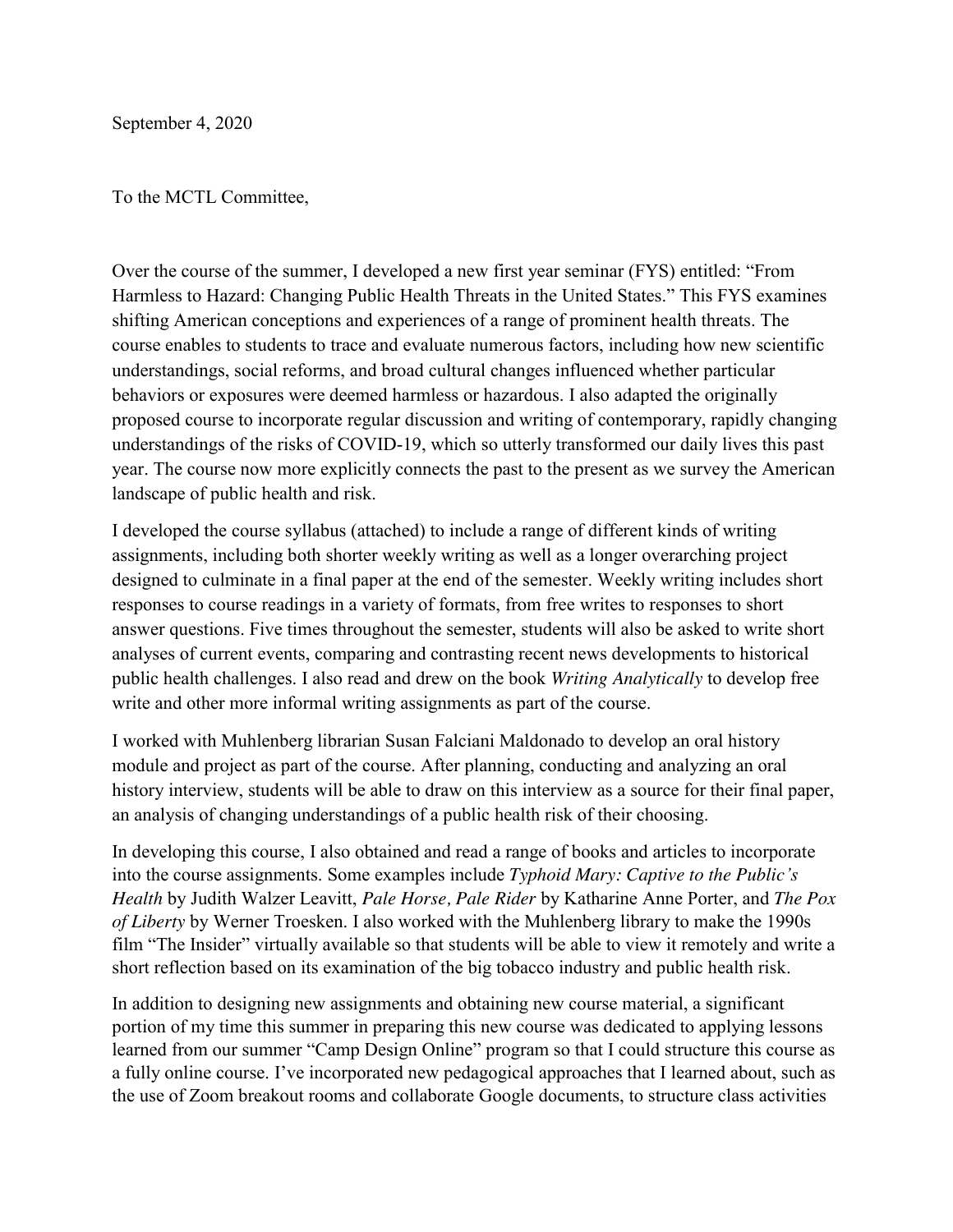and assignments to be as engaging and collaborate as possible in an online seminar format. In addition to the course syllabus (attached), here are links to two collaborative Google documents our class has used so far as examples of the kind of online approaches I have adapted for the course:

[https://docs.google.com/document/d/1jFH1WgqglUO2cgvAcR2ZFek9oYChY0-](https://docs.google.com/document/d/1jFH1WgqglUO2cgvAcR2ZFek9oYChY0-9/edit#heading=h.gjdgxs) [9/edit#heading=h.gjdgxs](https://docs.google.com/document/d/1jFH1WgqglUO2cgvAcR2ZFek9oYChY0-9/edit#heading=h.gjdgxs) [https://docs.google.com/document/d/1arRNIoYufbK\\_MUL8p7k918\\_54DHOTHCenemSL8AA3](https://docs.google.com/document/d/1arRNIoYufbK_MUL8p7k918_54DHOTHCenemSL8AA39w/edit)\_ [9w/edit](https://docs.google.com/document/d/1arRNIoYufbK_MUL8p7k918_54DHOTHCenemSL8AA39w/edit)

Throughout the semester, I plan to learn from the experience of teaching this new course for the first time, as well as teaching in a fully online modality for the first time, so I can continuously improve upon the course should I have the opportunity to teach it again.

Thank you very much,

Sincerely,

Kathleen Bachynski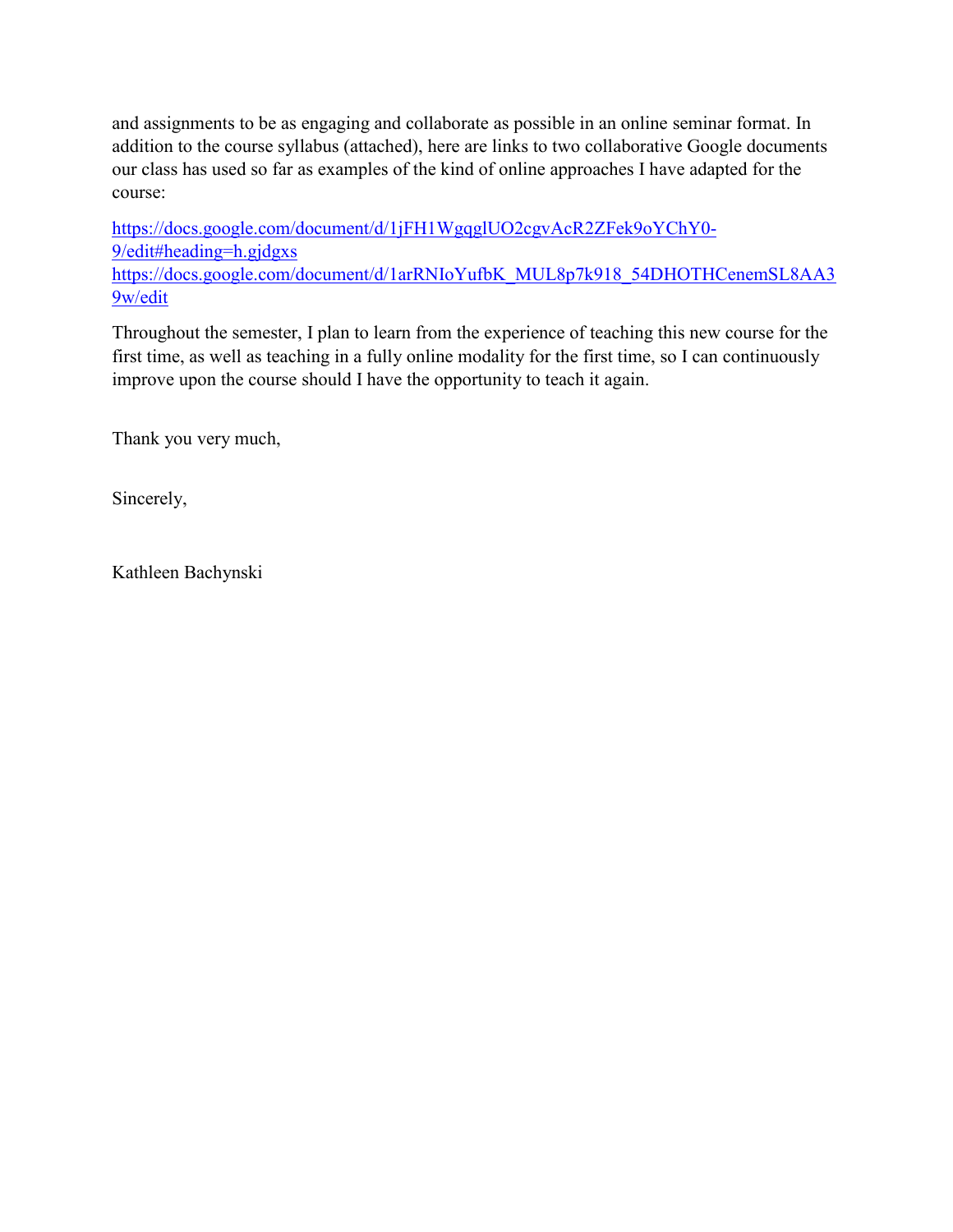# **From Harmless to Hazard: Changing Public Health Threats in the United States FYS 166, Fall 2020**

Instructor: Dr. Kathleen Bachynski [kathleenbachynski@muhlenberg.edu](mailto:kathleenbachynski@muhlenberg.edu)

Office Hours: Via Zoom Zoom meeting room:<https://muhlenberg.zoom.us/j/2217580115> Sign-up here or email to schedule me an appointment: [https://docs.google.com/document/d/1vZaxmxClxJpbO059zASm2GNrieUtyv](https://docs.google.com/document/d/1vZaxmxClxJpbO059zASm2GNrieUtyvqgT_aWbYZ35Yg/edit) [qgT\\_aWbYZ35Yg/edit](https://docs.google.com/document/d/1vZaxmxClxJpbO059zASm2GNrieUtyvqgT_aWbYZ35Yg/edit)

Required Text: None.

Writing Assistant: Sophie Sarnitsky [ssarnitsky@muhlenberg.edu](mailto:ssarnitsky@muhlenberg.edu)

# **Overview**:

Amazed to see *Mad Men*-era doctors smoking? Astounded to discover that ice hockey goalies once stopped slap shots without protective masks? Throughout the 20th century, social, cultural and technological changes transformed American health practices, behaviors, and understandings of which health risks were acceptable or preventable. This first year seminar will examine shifting American conceptions and experiences of a range of prominent health threats. We will trace and evaluate numerous factors, including how new scientific understandings, social reforms, and broad cultural changes influenced whether historical behaviors or exposures were deemed harmless or hazardous. Medical studies, oral history interviews, news stories, and literary accounts will enable us to study these questions from an interdisciplinary perspective. We will also examine current, rapidly changing understandings of the risks of COVID-19, which so utterly transformed our daily lives this past year, connecting the past to the present as we survey the American landscape of public health and risk.

# **Learning Goals:**

The learning goals of this course include:

- 1. Promote critical thinking, reading, and research skills
- 2. Engage in regular writing, sharing of writing, and revising of writing based on both peer and instructor feedback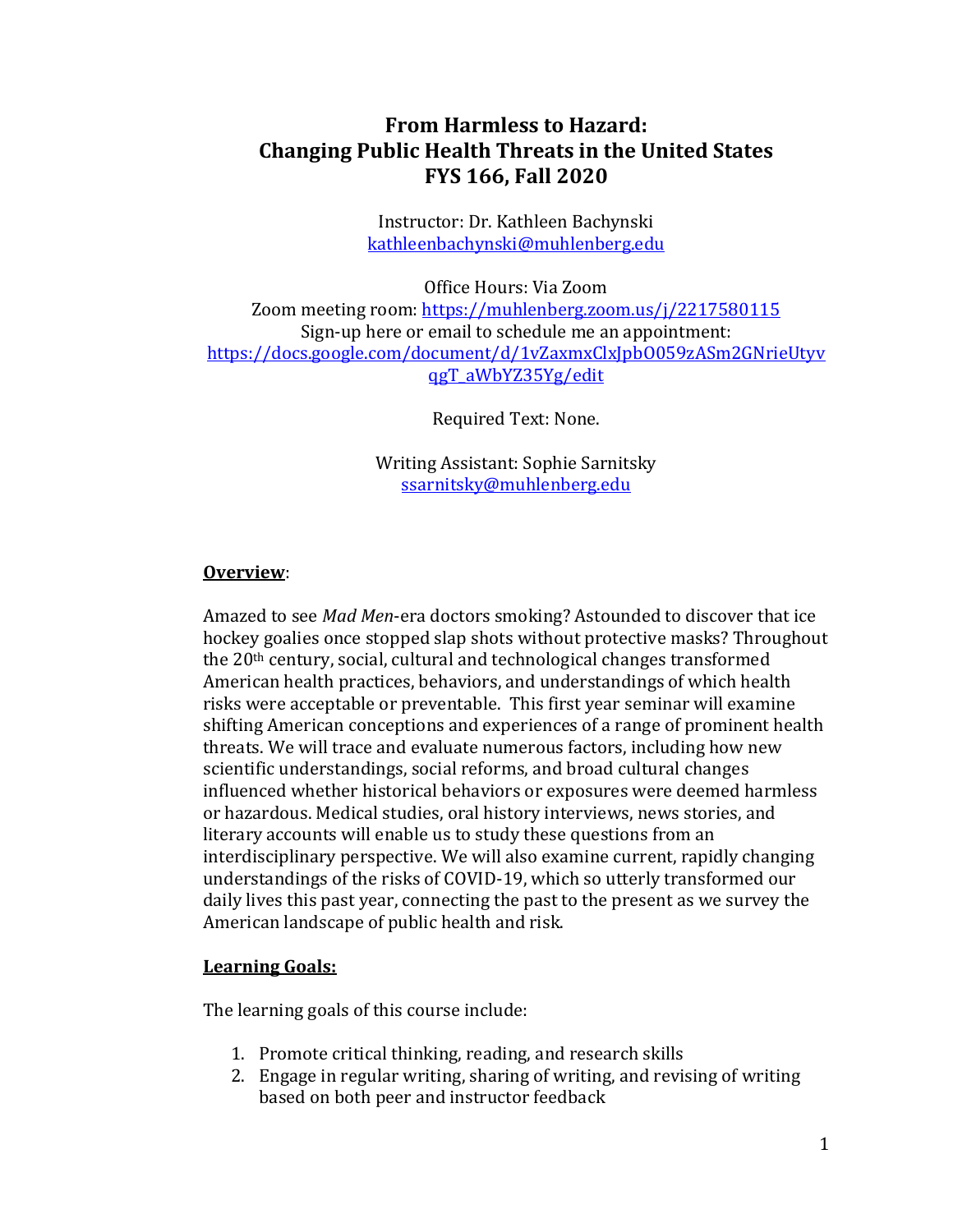- 3. Critically analyze the values and assumptions behind scientific and social understandings of risk
- 4. Address ambiguity and uncertainty as part of the process of changing scientific interpretations, the development public health knowledge, and the process of learning

# **Course Objectives**:

After taking this course, students will be able to:

- 1. *Place understandings of health risks in context:* Examine how both new scientific knowledge and changing social and cultural contexts influence how we conceptualize health risks
- *2. Connect past public health challenges to the present:* Draw on primary historical documents, oral histories, literary accounts, and other interdisciplinary approaches to compare historical processes of change to shifting understandings of contemporary public health risks
- 3. *Strengthen writing and research skills:* Use questions about concepts of risk, safety, and public health as a way to strengthen research and writing skills

# **Grading**:

Your grade will be based on the following:

| Discussions and Reading Responses       | 25% |
|-----------------------------------------|-----|
| <b>Current Events Reflections (5)</b>   | 10% |
| Project Interview and Proposal          | 10% |
| <b>Project Short Drafts</b>             | 10% |
| <b>Project Peer Edits and Revisions</b> | 10% |
| <b>Group Presentation</b>               | 10% |
| <b>Final Project Paper</b>              | 20% |
| <b>Class Engagement Reflections</b>     | 5%  |
|                                         |     |

### **Total 100%**

Based on the percentage of points earned, your equivalent letter grade will be as follows:

Percentage: (Numerical grades will be rounded up to the next highest number ONLY if the decimal is  $>$  or = .5)

| $94-100=A$      | $90-93=A-$ | $87 - 89 = B +$ | 84-86=B       | $80 - 83 = B$ |
|-----------------|------------|-----------------|---------------|---------------|
| $77 - 79 = C +$ | 74-76=C    | $70 - 73 = C$   | $60 - 69 = D$ | Below 60=F    |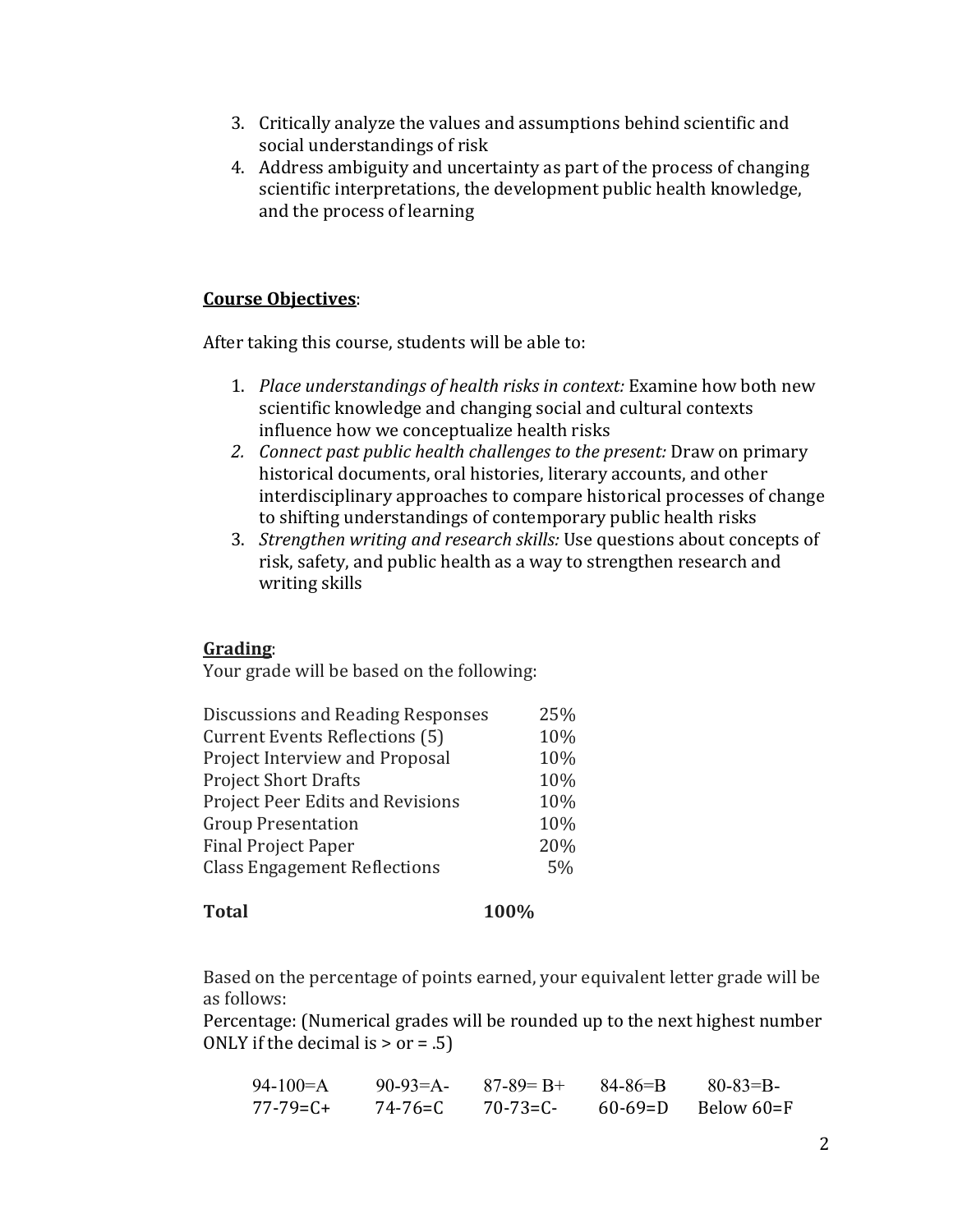# **Course Format**

This course will be delivered fully online, and I plan to make all course information, resources, assignments due dates, etc. available through Canvas (either directly in Canvas or linked from Canvas).

Please be sure to regularly check your Muhlenberg email as this is the email address I will use to communicate with you. If you do not regularly check this email account, be sure that you have made the necessary changes so that emails from this account can be forwarded to whatever email account you check.

# **NOTE: There will be no Zoom session on Tuesday, November 3 because this is the day of the U.S. election.**

# **Writing Assistant**

We are fortunate to have Sophie Sarnitsky join our class as a writing assistant. You will be expected to meet with her *at least* twice this semester: once in a small group, and once one-on-one. However, you are most welcome and strongly encouraged to meet with her more often, as needed. Here is a message from Sophie: "I will work closely with Dr. Bachynski throughout the semester to discuss both students' progress and the progress of the class as a whole. You can think of me as a fellow student whose goal it is to help foster the analytical thinking skills that are crucial for writing at the college level! Whether we meet one-on-one or in small groups, I hope that our discussions will encourage you to find confidence in your voice and in your writing."

# **Discourse**

Everyone's input is important. **Civil discourse is expected**. Please note that everyone in the class is expected to voice their ideas and opinions without fear of ridicule, retribution, or intolerance from others in the class. If we all think about things the same way, then we are going to have a very boring and unconstructive class. While you may not agree with an opinion or idea, it is important to consider others' points of view. When responding to the notion of the *idea*, no verbal attacks on the *person* who voiced the idea will be tolerated.

# **Engagement**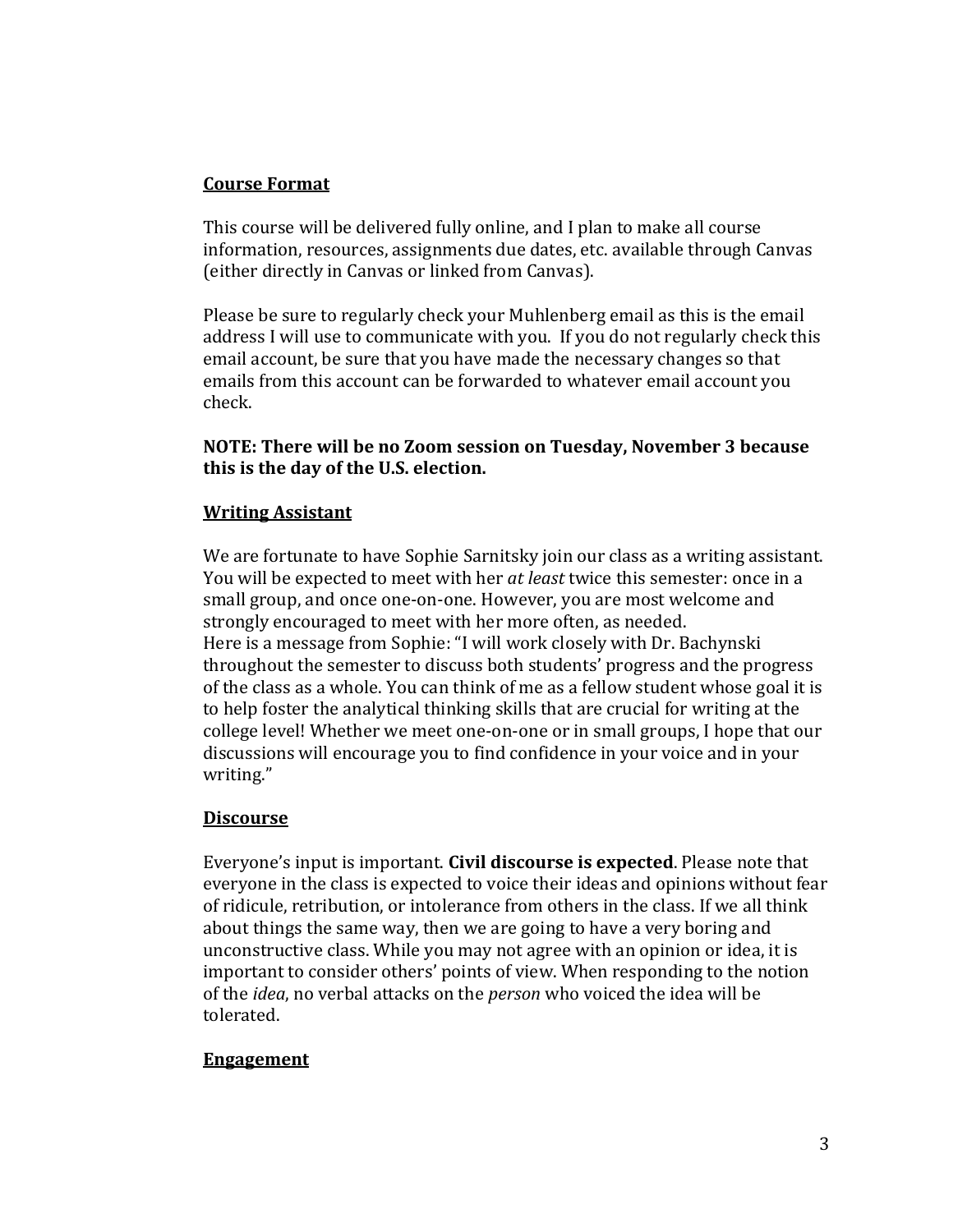You will be able to demonstrate engagement with the course material in a variety of ways, including attending and engaging in synchronous classes, volunteering to present/discuss current events during class, adding relevant comments and questions in the class, working with groupmates in an effective manner, interacting with the writing assistant and the professor, and contributing insightful and thoughtful comments on the Discussion Board. You will be asked to describe and reflect on the ways you engaged with the course material as part of your final grade.

### **Course Outline**

**College Skills:** Writing, researching, peer editing

**Past Health Challenges:** workplace safety, germ theory of disease, 1918 flu pandemic, etc.

**Public Health Concepts and Present Threats: COVID19, current events Oral History and Final Project:** conducting, annotating, analyzing, writing up an oral history interview that addresses changing understandings of risk

#### **Course Content Topics Sequence**

**Running throughout all topics over the course of the semester:** Short reading responses Current event reflections

**Topic 1: Introductions**  What is risk? What is public health?

#### **Topic 2: Planning an oral history interview**

What is oral history? Planning an oral history interview (with Susan Falciani Maldonado)

### **Topic 3: Germ Theory of Disease**

Causes of disease Asymptomatic disease transmission Conducting an oral history interview

#### **Topic 4: The 1918 Flu Pandemic**

Literary depictions of risk Traumatic memory and the "forgotten apocalypse" Analyzing an oral history interview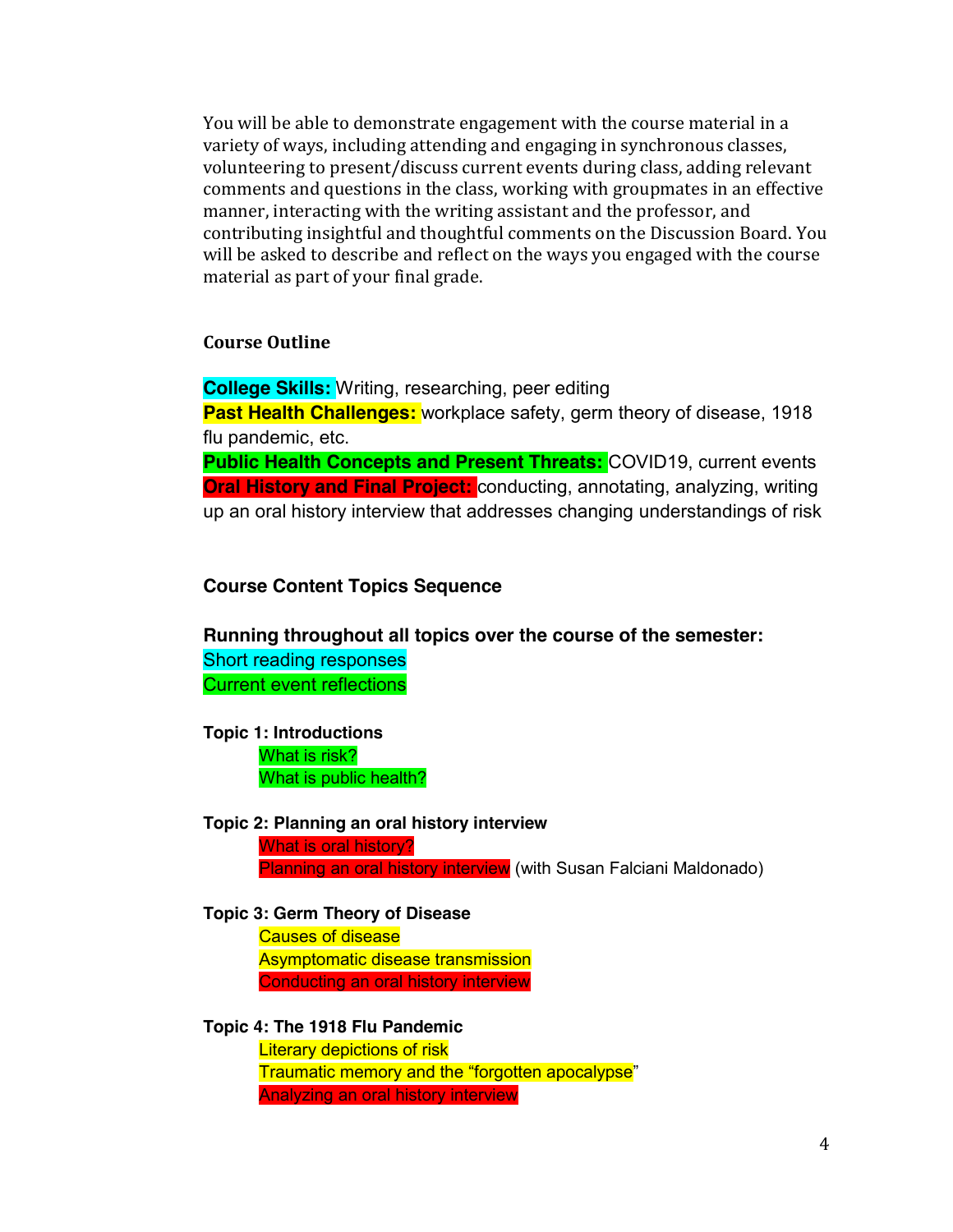#### **Topic 5: The Pox of Liberty**

American political institutions and public health Individual vs. public risk Using Muhlenberg libraries

**Topic 6: Smoking:** *The Insider*

Hazards of everyday products Journalism and public understandings of risk Writing to effectively incorporate primary and secondary sources Final paper proposal

**Topic 7: Communicating Risk**

Group Presentations: COVID19 and risk communication Peer editing final paper; incorporating peer edits

#### **Topic 8: Contemporary Threats and the Age of Risk**

Wrapping up the course: connecting past to present Scientific knowledge, social contexts, and changing understandings of risk Final Project Paper Due

### **Global Pandemic**

This course is being taught during a global pandemic. The resulting upheaval and uncertainty are likely to affect us all in ways that are difficult to predict. Your health and the health of the people around you—in other words, the public's health—are my priority. I hope they will be your priority too. If you are having trouble, please do not hesitate to reach out to me. I will work with you.

### **Academic Integrity:**

Integrity is an integral part of being a good person, citizen, worker, and decent public health practitioner. It is expected that you will practice the utmost in integrity in this course and beyond.

- Please review the AIC which can be found online at : [www.muhlenberg.edu/main/aboutus/dean-academic/integrity](http://www.muhlenberg.edu/main/aboutus/dean-academic/integrity) and in the student handbook.
- Also, an online tutorial from Indiana University, Bloomington, is available for you. You may access the tutorial at https://plagiarism.iu.edu/certificationTests/index.html**. Start the tutorial for NON-Indiana University students.**